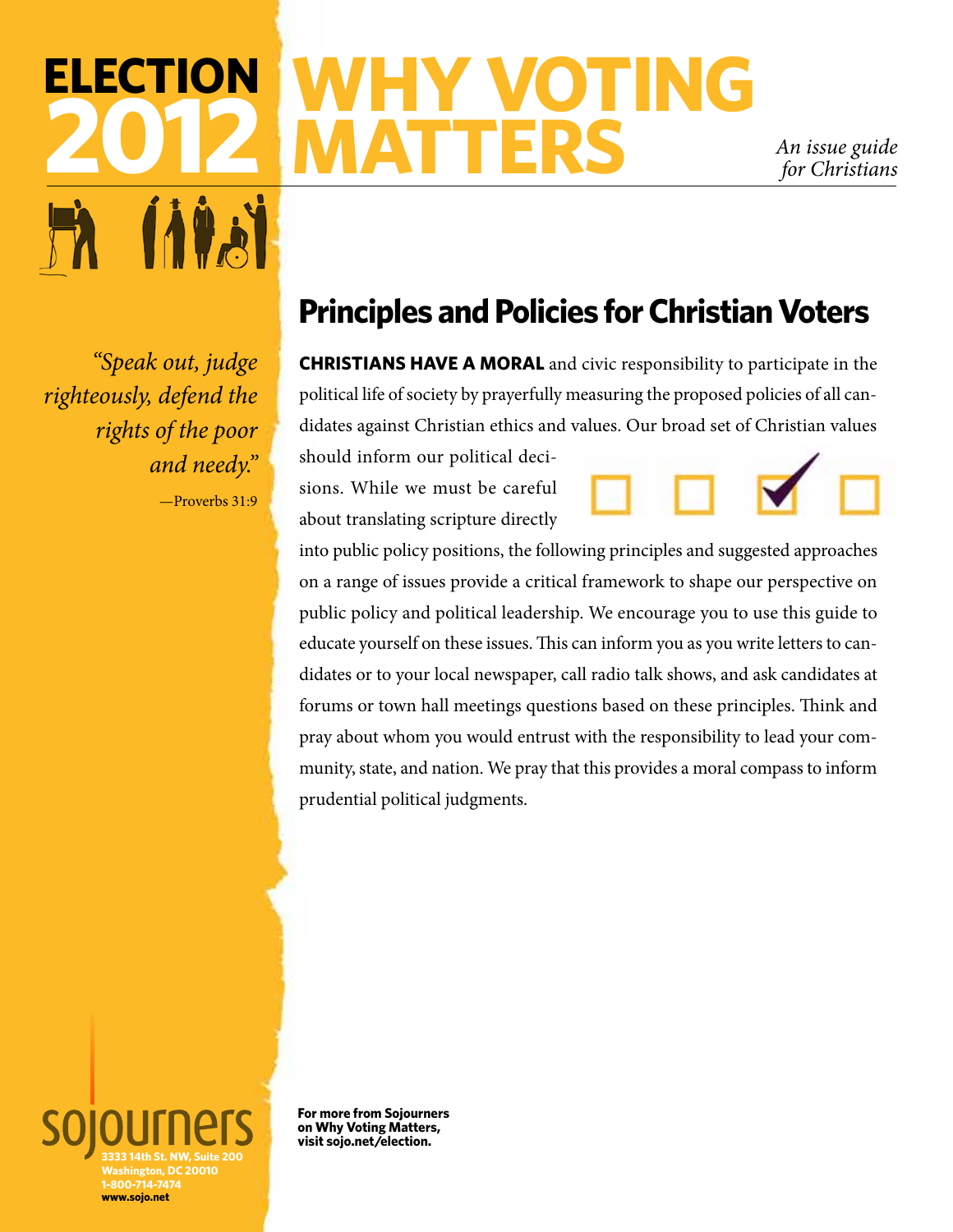# **Election 2012 WHY VOTING<br>The MATTERS MATTERS** *An issue guide*

*for Christians*

*"They shall build houses and inhabit them; they shall plant vineyards and eat their fruit. They shall not build and another inhabit; they shall not plant and another eat … and my chosen shall long enjoy the work of their hands."* 

—Isaiah 65:21-22

## **Compassion and Economic Justice**

**COD SHOWS** a special concern for<br>those in poverty and acts in history<br>to lift them up. The Bible teaches the those in poverty and acts in history to lift them up. The Bible teaches that societies should organize so that all members have genuine access to the resources needed to live a decent life and provide for those who are unable to care for themselves.

#### **Work must work and provide for family economic success and**

**SECURITY.** People who work responsibly should have a living family income in which earnings, together with supports for transportation, health care, nutrition, child care, education, housing, and other basic needs, provide a decent standard of living and allow for asset and wealth creation. Those unable to work should be supported with dignity. We should support policies that create jobs and spur economic growth, as decent jobs at decent wages are the best path out of poverty. We support anti-poverty initiatives such as the Earned Income Tax Credit, child tax credit, individual development accounts, and pay equity for women.

#### **Children should not be poor.** Our

nation needs specific and concrete commitments to brighter futures for our youngest and most vulnerable. We must ensure that all our children have adequate and healthy nutrition, access to health care, and a quality education.

**BUDGETS AND DEFICIT.** In the face of historic deficits, our nation faces unavoidable choices about how to balance needs and resources and allocate burdens and sacrifices. In making these choices, Congress and the administration should give moral priority to programs that protect the life and dignity of poor and vulnerable people. Tax revenues, military spending, and entitlements should all be reviewed and considered in the search for ways to share sacrifice and cut deficits. We should ensure intergenerational justice for all, rather than pitting generations against each other.

**VETERANS.** Our society should commit to share the costs of war, which have been borne disproportionately by veterans and their families. We should provide those who have served in wartime, particularly in Iraq and Afghanistan, with the medical, psychological, and economic support they need when they get home—both with a nondiscretionary stream of funding and with community support for spiritual, employment, and financial needs.

#### **Extreme global poverty must end.**

We should increase efforts to meet basic human needs around the globe. Policies of trade justice, debt cancellation, and increased effective U.S. development assistance should be supported, including a commitment to increase poverty-focused development assistance by an additional 1 percent of the federal budget. Specific efforts to address maternal and infant mortality, defeating curable diseases such as malaria, and improved access to vaccines should be highlighted. HIV/AIDS prevention, care, and treatment programs should be expanded in order to hasten an end to this deadly pandemic.

**3333 14th St. NW, Suite 200 Washington, DC 20010 1-800-714-7474 www.sojo.net**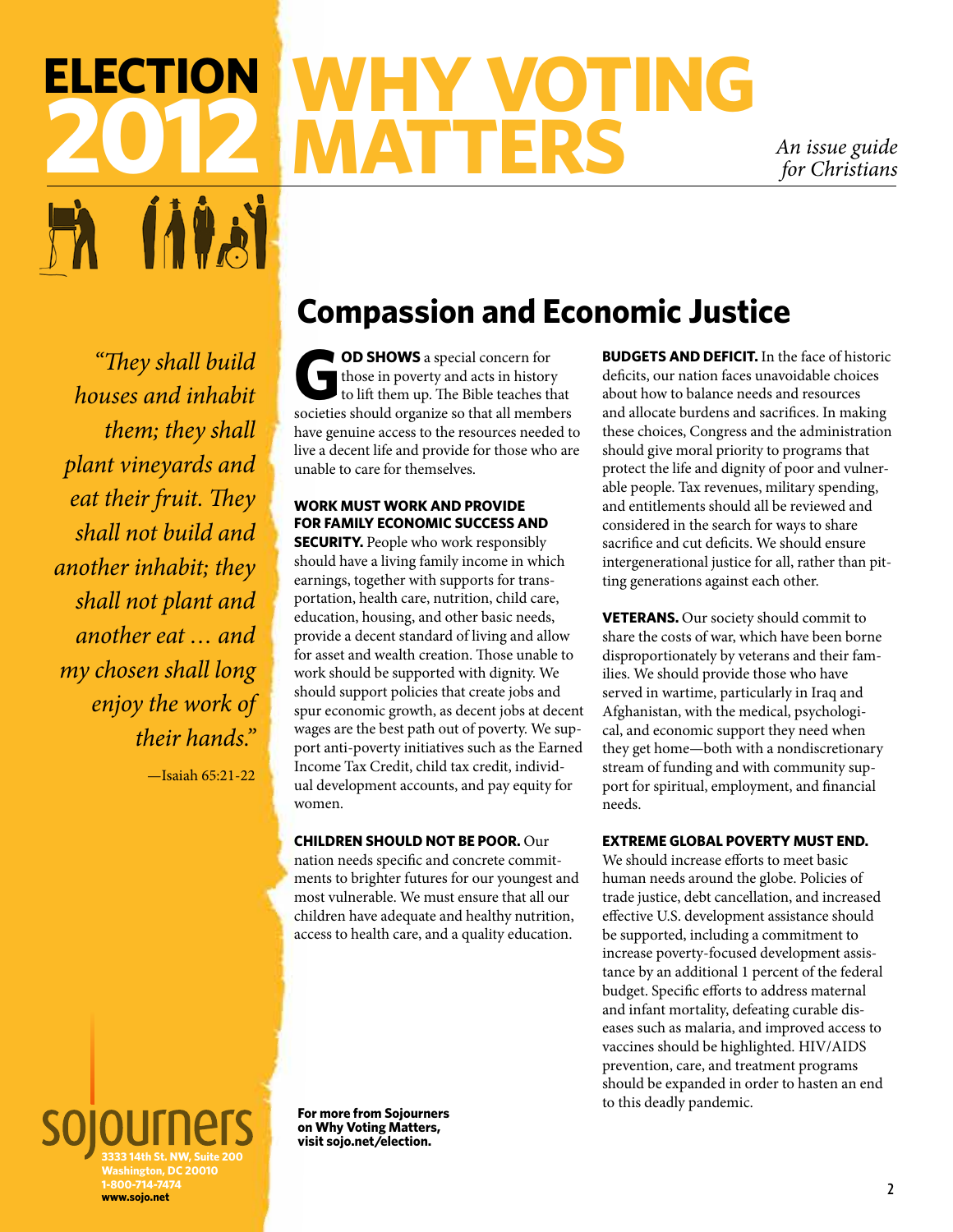# **Election 2012 WHY VOTING<br>CONNATTERS MATTERS** *An issue guide*

*for Christians*

*" … They shall beat their swords into plowshares, and their spears into pruning hooks; nation shall not lift up sword against nation, neither shall they learn war any more."*  —Isaiah 2:4

> *"Blessed are the peacemakers, for they will be called children of God."*

> > —Matthew 5:9

## **Peace and Restraint of Violence**

**UR WORLD FACES** a major challenge of how to resolve conflicts, reduce violence, and defeat terrorism without pre-emptive war. War has become a first resort instead of the last resort. In a world with terrorists, terrorist states, unilateralist superpowers, and weapons of mass destruction, alternatives to an endless cycle of violence are needed.

#### **Bring peace to Afghanistan.**

The U.S. occupation of Afghanistan must end. The withdrawal of U.S. troops should be continued and accelerated. This should be accompanied by greatly increased public and private assistance for locally based economic and social development programs, controlled and delivered by independent, civilian, nongovernmental organizations—faith-based and secular—that have been doing relief and development work for years and have the trust of the Afghan people.

#### **Restrict new forms of warfare.**

New forms of warfare are being developed and deployed without adequate attention to international law and basic morality. We oppose the targeted killing by pilotless drone aircraft that is being rapidly expanded by the U.S. and is at risk of being adopted by other nations. The use of cyberwarfare to attack other countries' computer systems is growing. Our policies must support the enforcement of existing domestic and international law as well as developing and ratifying any necessary changes to take these new forms of warfare into account. Protecting civilians from harm should be a priority in all policies.

should support the elimination of all nuclear weapons. As they have pledged under the Nuclear Non-Proliferation Treaty, the U.S. and other nuclear powers should take steps toward eliminating nuclear arsenals. Countries seeking nuclear weapons, such as Iran and North Korea, must be dealt with through diplomatic negotiations with real pressures and effective incentives rather than by threats of military attack.

**Eliminate nuclear weapons.** Our nation

#### **Support security and freedom in the**

**MIDDLE EAST.** The U.S. should adopt a policy of fair and even treatment that supports the interests of two states for Israel and Palestine, living in security and freedom. Policies should oppose the Israeli occupation of Palestinian land and support an end to settlements. All acts of terrorism must be unequivocally condemned. A real solution must include a Palestinian leadership that rejects terrorism and supports the secure existence of Israel, and an Israeli leadership that grants security and sovereignty to Palestinians.

#### **STrengthen the United Nations and international law to fight terror-**

**ism.** The United Nations should be both strengthened and reformed. Our nation should support policies that choose multinational cooperation, under the rule of international law and institutions, over unilateral pre-emptive wars to resolve international conflicts. Extensive international and diplomatic pressure is needed to dismantle networks of terror by focusing the world's intelligence capabilities, security systems, legal intervention, multinational policing, and swift international law enforcement against those who commit acts of terrorism.

**3333 14th St. NW, Suite 200 Washington, DC 20010 1-800-714-7474 www.sojo.net**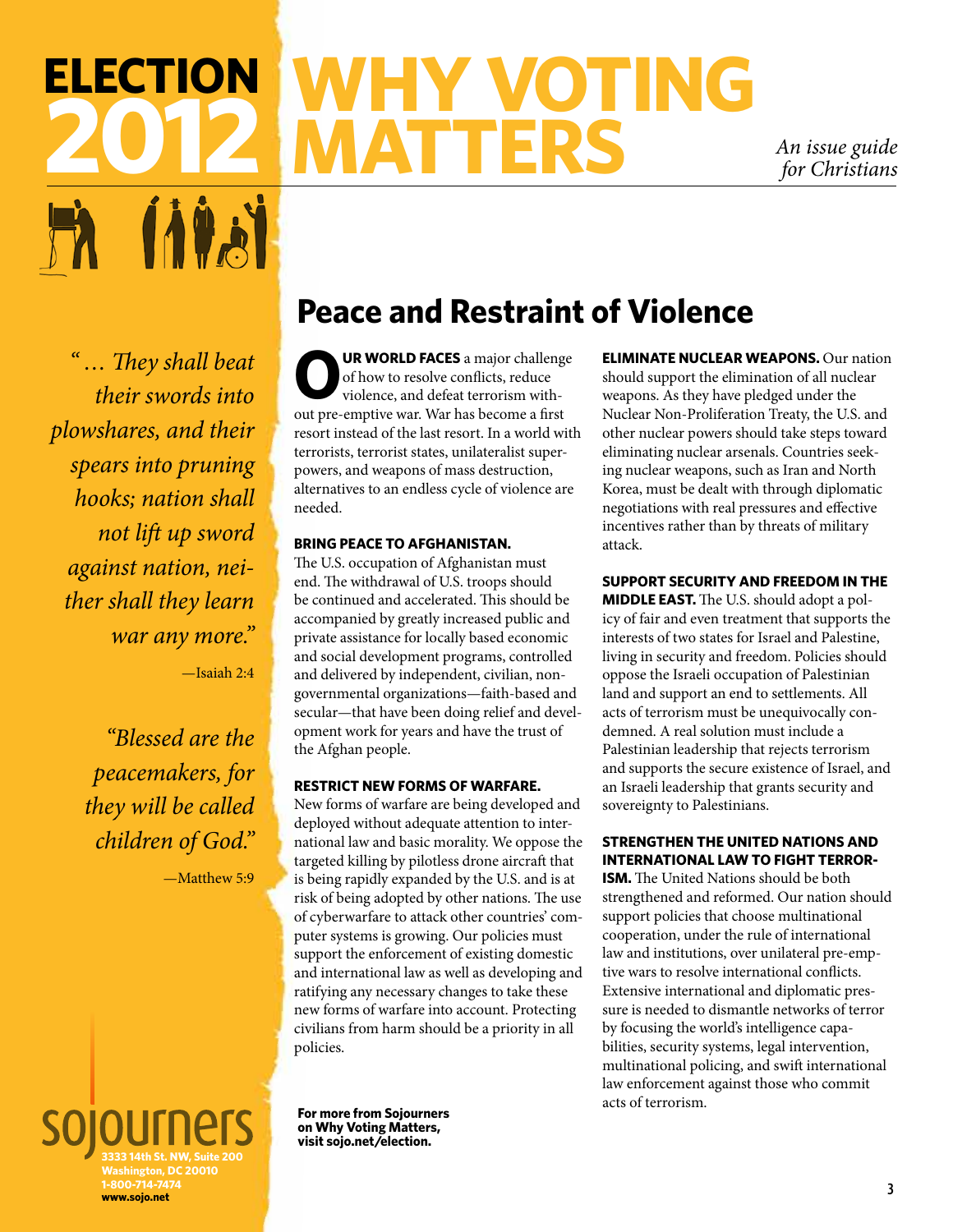# **Election 2012 MATTERS** *An issue guide*

*for Christians*

*"Thus says God, the Lord, who created the heavens and stretched them out, who spread out the earth and what comes from it, who gives breath to the people upon it and spirit to those who walk in it: I am the Lord, I have called you in righteousness, I have taken you by the hand and kept you."*  —Isaiah 42:5-6

*"There is no longer Jew or Greek, there is no longer slave or free, there is no longer male and female; for all of you are one in Christ Jesus."* 

—Galatians 3:28

#### **3333 14th St. NW, Suite 200 Washington, DC 20010 1-800-714-7474 www.sojo.net**

## **Consistent Ethic of Life**

**LL LIFE IS** a sacred gift from God, and public policies should reflect a consistent ethic of life.

**DRAMATICALLY REDUCE ABORTION. Our** society should support common ground policies that dramatically reduce abortions by preventing unwanted pregnancies, providing meaningful alternatives and necessary supports for women and children, and reforming adoption laws.

**End capital punishment.** Our nation's use of the death penalty should end. We should not take life to punish wrongful death. There is no evidence that it deters murder. It is easy to make fatal mistakes, as DNA testing has shown. The death penalty is biased against the poor, who cannot afford adequate legal representation, and is applied in racially disproportionate ways.

## **Racial Justice**

**F ull humanity and** dignity are denied when people are discriminated against for ethnic or racial reasons, whether intentionally or due to systemic structures.

**End racial disparities.** The role of race in the persistence of poverty and the structural racism in the criminal justice system must be urgently addressed. Our society should support efforts to reverse racial disparities in sentencing and incarceration rates and to end policies that result in practices of police brutality. Policies and programs to eliminate the stark inequality

**For more from Sojourners on Why Voting Matters, visit sojo.net/election.**

**Stop genocide.** In Syria, Congo, and other countries around the world, persecution and mass killing continue. Economic and financial sanctions should be the first resort, with selective intervention by multilateral peacekeeping forces under the United Nations to protect and save lives as a last resort.

*"The spirit of God has made me, and the breath of the Almighty gives me life."* 

 $-$ Job 33:4

and increasing segregation within our public education system, which consign many children to an inadequate education, are crucial.

**End environmental racism.** It is unjust that hazardous waste dumping sites and sources of air and water pollution are far more prevalent in poor and minority communities. Efforts by both the public and private sectors to reduce and eliminate hazardous materials, toxic chemicals, and air and water pollution—both at home and abroad—should be supported. We can and should provide jobs in clean, renewable energy sources for lowincome and minority people.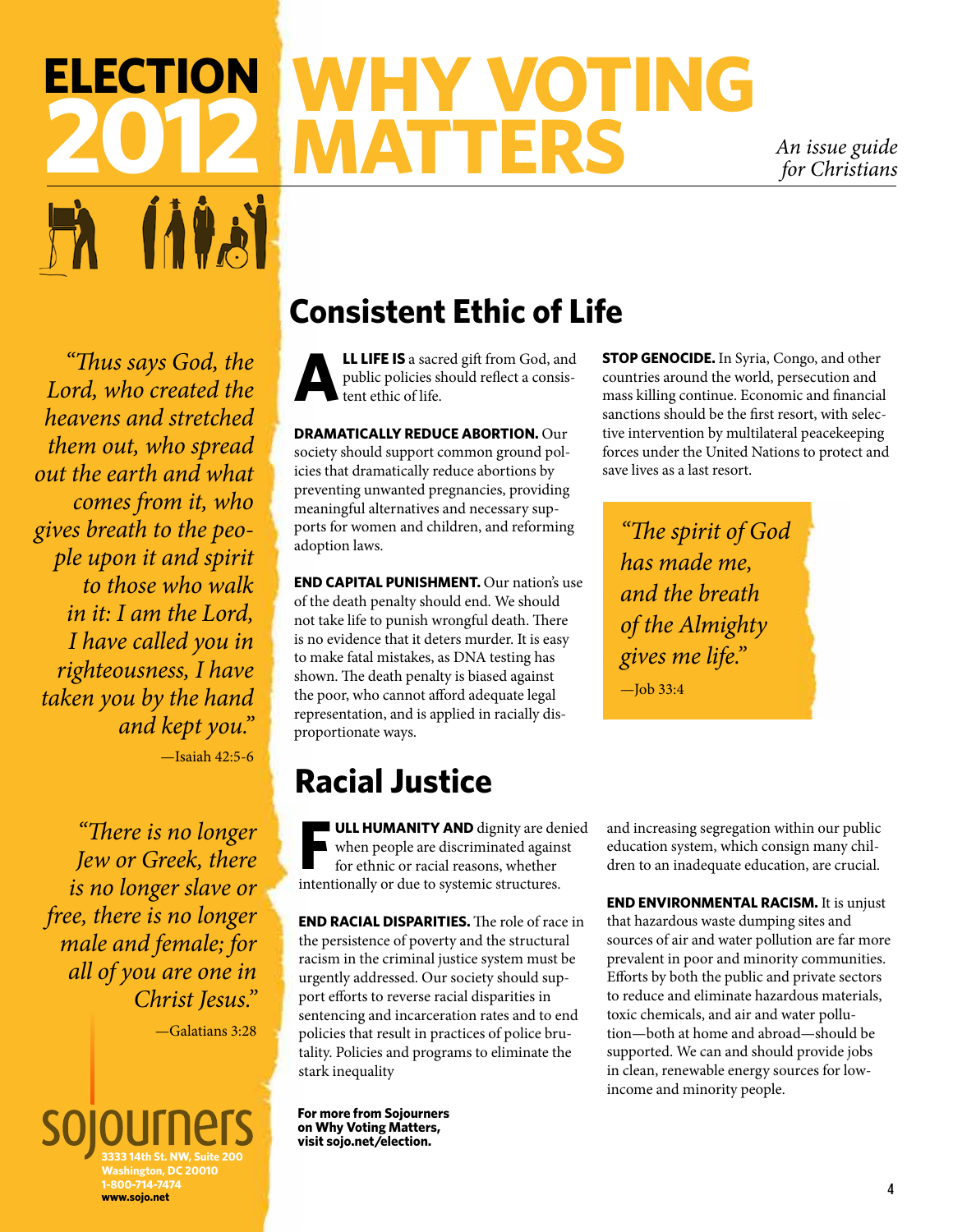# **Election 2022 WHY VOTING**<br>The MATTERS<br>Contains in the Matters **MATTERS** *An issue guide*

*for Christians*

*"So God created humankind in God's image ... male and female God created them."*

—Genesis 1:27

*" ... what are human beings that you are mindful of them, mortals that you care for them? Yet you have made them a little lower than God, and crowned them with glory and honor."* 

—Psalm 8:4-5

# **Human Rights, Dignity, and Gender Justice**

**EXAMPLE ACH HUMAN BEING** is created in God's<br> **E** image. Policies should protect human<br>
rights and promote human dignity. image. Policies should protect human rights and promote human dignity.

**Establish humane and comprehensive immigration policies.** Immigration policies should be both compassionate and just. It is important to make our borders secure, but we should do so in humane and realistic ways that are consistent with humanitarian values. Reform should include a process for all immigrant workers and their families already in the U.S. to earn citizenship upon satisfaction of specific criteria; a reduction of waiting times for separated families to be reunited; and an expansion of legal avenues for workers and families to enter our country and work in a safe and legal manner with their rights and due process fully protected. We should also examine solutions to address the root causes of migration, such as economic disparities between sending and receiving nations.

#### **Empowering women and girls.**

Women are disproportionately living in poverty, and empowering them is one of the most effective anti-poverty measures. We should support the equal participation of women in economic and social policies and strategies for the eradication of poverty. Health, education, and social services should be developed so that girls and women of all ages have full access to them.

**Criminal justice.** Our nation's criminal justice system violates basic standards of human rights. Alternatives to imprisonment for nonviolent offenses should be implemented, the system should emphasize restorative over retributive justice, and offenders should have basic civil rights restored after completion of their sentences. Those in prison should not have to endure overcrowded conditions and should have access to education and job training opportunities, as well as re-entry programs that assist in their adjustment to society.

#### **End torture and human trafficking**

**WORLDWIDE.** Torture and trafficking violate the dignity of the human person and degrade everyone involved—victims, perpetrators, and policymakers. They contradict our nation's most cherished values. Our nation should support the human rights standards of international law and oppose all policies that permit torture and inhumane treatment, and should promote vigorous investigation and prosecution of all forms of human trafficking.

**Promote religious freedom.** Far too many people in the world continue to suffer persecution because of their religious beliefs, and houses of worship are regularly defaced or destroyed. Our policies should ensure that religious freedom is protected as a basic human right.

**3333 14th St. NW, Suite 200 Washington, DC 20010 1-800-714-7474 www.sojo.net**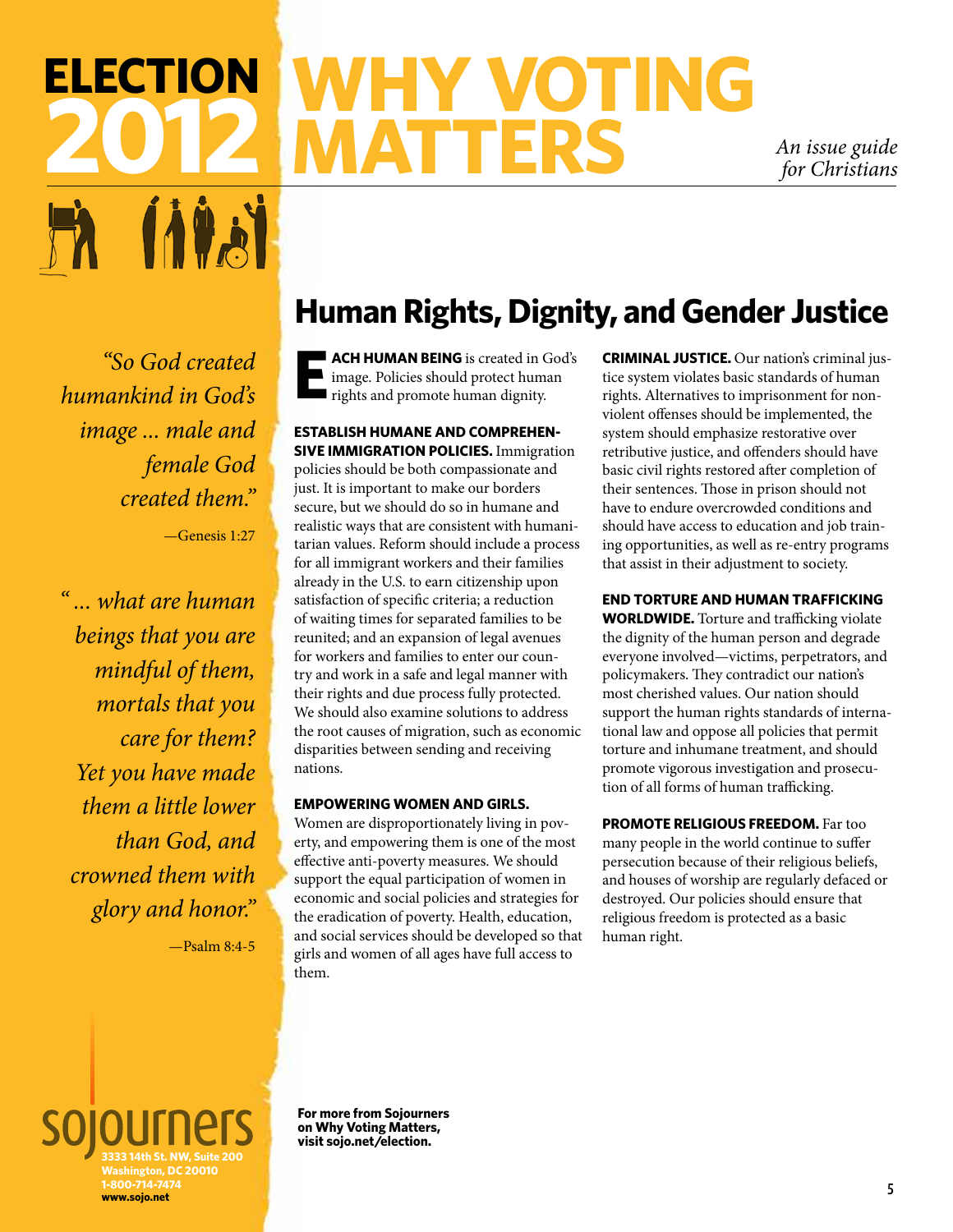# **Election 2012 MATTERS** *An issue guide*

*for Christians*

*"Do not be conformed to this world, but be transformed by the renewing of your minds, so that you may discern what is the will of God ... "*

—Romans 12:2

## **Strengthen Families and Renew Culture**

**SP TRONG FAMILIES ARE** the essential foundation of a good society. A culture that promotes healthy families is necessarily foundation of a good society. A culture that promotes healthy families is necessary to raise our children with strong values.

#### **Strengthen marriage and families.**

Our society should commit to policies that promote education and action on reducing teen pregnancy, strengthening marriage and family formation, providing parenting support, encouraging responsible fatherhood, preventing the abuse and neglect of children, and reducing and preventing domestic violence. Strengthening families must become a personal and national priority.

**Equal protection for all.** Our society should support equal protection under the law and full legal rights for all people, regardless of sexual orientation. We should also affirm the right of faith communities, congregations, and religious organizations to define marriage in accordance with their own traditions and interpretation of scripture. The best path forward is a legal system that respects the rights and responsibilities of all couples, gay or straight, and also respects the religious liberty of faith communities.

**Restore integrity to our civic and business practices.** Policies and effective partnerships between all sectors in society can transform our culture of violence, materialism, and consumption. Our society must combat the negative influences of the entertainment and advertising industries, business practices that take advantage of disempowered low-income people, and the corruption of our political culture. The future of our democracy requires real electoral and lobbying reform that removes the influence of money from the electoral process, controls lobbying, and strengthens anti-corruption enforcement.

**PREVENT VIOLENCE.** An increasingly violent society is related to our growing prison population, the illegal drug industry, and family abuse. While our communities must have safe streets, it is important that we provide effective mental health, drug, and other treatments to prevent criminal activity and to get troubled offenders back on the right track.

**3333 14th St. NW, Suite 200 Washington, DC 20010 1-800-714-7474 www.sojo.net**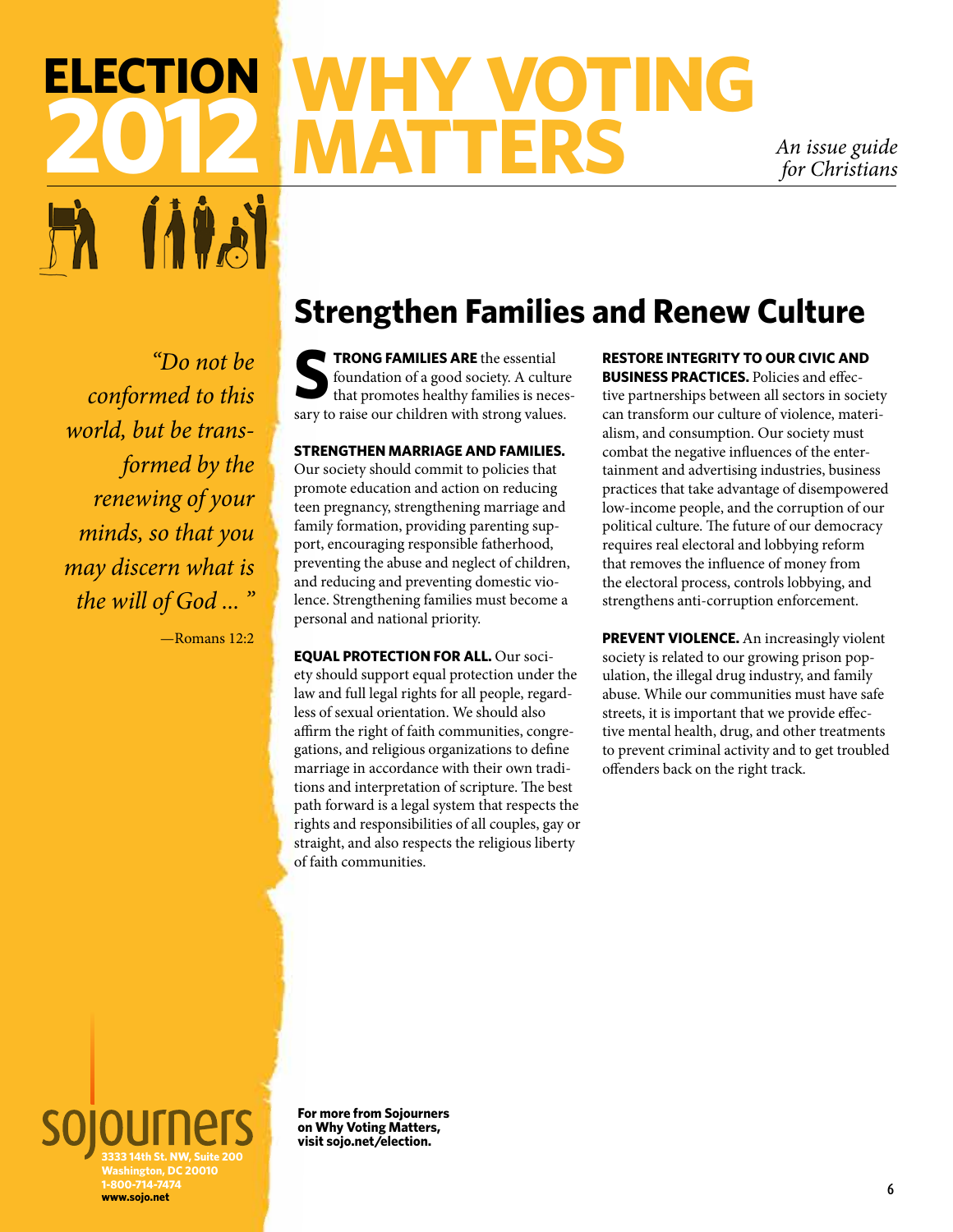# **Election 2012 MATTERS** *An issue guide*

*for Christians*

*"God saw everything that God had made, and indeed, it was very good."*

—Genesis 1:31

*"The earth is the Lord's and all that is in it, the world, and those who live in it ... "*

—Psalm 24:1

## **Good Stewardship of God's Creation**

**HE EARTH AND** the fragile atmosphere that surrounds it are God's good creation for the sustenance and enjoyment of all things. Our policies must protect creation from interests and activities that damage it.

#### **Reverse global climate change.** For

more than a decade, the scientific evidence has been conclusive: Global temperatures are rising at a steady and alarming pace, due primarily to human activities. Those who are suffering first and most from the consequences—heat waves, drought, floods, disease—are those who are least responsible for the problem: the poor, the marginalized, the vulnerable, and God's creatures. Government, businesses, churches, and individuals must act immediately to avoid the most catastrophic effects. Cost-effective public policies, as well as market-based efforts, are critical to monitor and control emissions that are harmful to the environment and human health.

#### **Prioritize clean air and water.**

By protecting the air we breathe and the water we drink, we promote the common good. Our nation should enforce and strengthen the safeguards for these natural commons. Protecting public health from the threat of toxins, especially to pregnant women, children, the elderly, and the ill, should be an urgent priority.

#### **Develop clean and renewable energy.**

The earth's resources are finite, and we now have the technology to slow our consumption through the use of efficient and renewable energy sources. Our society needs policies and practices that bring the public and private sectors together to develop clean, efficient, and renewable energy sources and consumption methods. In doing so, we can protect advances already made toward ending poverty, reducing hunger, stopping the spread of infectious disease, and increasing national and international security.

### **Taking It to the Polls**

**OTING IS IMPORTANT** for advancing a more just and peaceful world. Further educate yourself about the positions and priorities candidates have taken, then think and pray about whom you will entrust with the responsibility to lead your community, state, and nation. While no choice is ever perfect, education, prudential judgment, prayer, Bible study, and careful examination of conscience can guide these important decisions.

**3333 14th St. NW, Suite 200 Washington, DC 20010 1-800-714-7474 www.sojo.net**